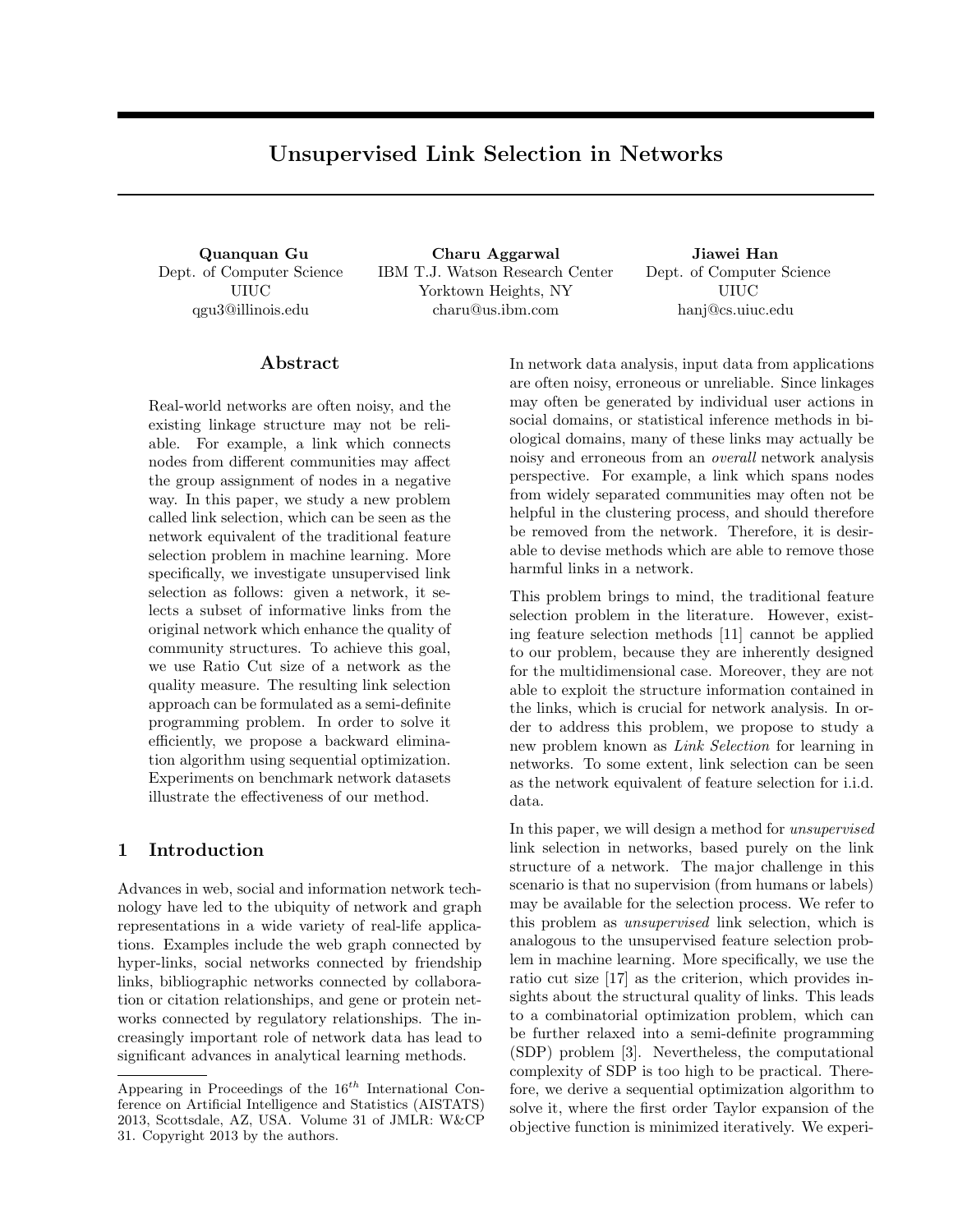mentally demonstrate the effectiveness of the proposed approach on community detection in real networks.

The remainder of this paper is organized as follows. In Section 2, we briefly review some related work. In Section 3, we present a link selection algorithm, which is based purely on linkage information. The experimental results are presented in Section 4. The conclusions and future work are presented in Section 5.

# **2 Related Work**

In this section, we review the related work on general feature selection, community detection methods, and the recent work on feature selection in the network analysis context.

### **2.1 Feature Selection**

Feature selection has been widely recognized as an effective method [11] for improving the data quality for a variety of learning problems. In general, feature selection [22] can be classified into three families, corresponding to *filter-based* [12] [10], *wrapper-based*, and *embedded methods* [11]. Filter-based methods score the features as a pre-processing step, independently of the classifier. Wrapper-based methods score the features according to their prediction performance when used with the classifier. Finally, embedded methods tightly integrate the selection method with the specific classifier. Such methods are often considered more effective than filters and wrappers [11]. The link selection method proposed in this paper shares the same spirit of embedded methods, because it is built upon ratio cut-based spectral graph partitioning [17].

On the other hand, depending whether there are labels, feature selection can be categorized into unsupervised and (semi-)supervised methods. Unsupervised feature selection is attractive because in many application scenarios, labels are often unavailable. Typical unsupervised feature selection methods include Laplacian score [12] and  $\alpha$ -Q [20]. The proposed link selection method in this paper is also unsupervised.

We also note that there are several works which study feature selection in networks [9] [16]. Different from link selection, these methods select the attributes of node content, while our work is focussed on the linkage structure.

### **2.2 Community Detection**

Community detection has been widely studied in recent years. From a linkage viewpoint, communities may be considered groups of nodes which are densely connected by edges in the network. In the

past decade, many community detection methods have been proposed in the literature. Conventional algorithms [21] [23] use aggregate linkage analysis for the community detection process. These methods typically exploit the topological or statistical correlations in the network linkage structure for community detection. Modularity-based methods [15] [1] measure the strength of community structure in terms of the difference between the expected number of edges in the community from the true number of edges. Spectral clustering [17] is a family of graph partitioning methods, which aim to minimize the cut size (e.g., min cut, ratio cut, or normalized cut) of a network [19] [4]. [14] studied the statistical property of community structures in large networks. There are also some works [13] which connect community (clique) detection with basis pursuit.

# **3 Unsupervised Link Selection Based on Link Analysis**

This section introduces the problem definition and method for unsupervised link selection.

### **3.1 Problem Definition**

For notational clarity, we consistently use lower case letters to denote scalars, lower case bold letters to denote vectors, and bold-face upper case letters to denote matrices. We denote the vector of all zeros by **0**, and the identity matrix by **I**.

Given a network  $G = (V, E)$  with node set  $V(|V|)$ *n*), and edge set  $E(|E|=m)$ , we denote the *i*th node by  $v_i \in V$ , and an edge between nodes *i* and *j* by  $e_{ij} \in E$ . The weight of edge  $e_{ij} \in E$  is denoted by  $A_{ij}$ . Therefore, the adjacency matrix of the graph is denoted by  $\mathbf{A} \in \mathbb{R}^{n \times n}$ .

The generic problem of link selection in networks is as follows. Given a network *G* where the cardinality of the edge set *E* is *m*, our goal is to find a subset  $S \subset E$ of *l < m* most noisy edges, which should be removed from the network.

Since our criterion for evaluating the quality of links is based on Ratio Cut, we will first introduce the underlying concepts.

### **3.2 Ratio Cut**

For a partitioning of the network into *c* communities, dented by  $C_1, \ldots, C_c$ , the *Ratio Cut* of this partition is defined as follows:

$$
RatioCut(C_1, ..., C_c) = \sum_{k=1}^{c} \frac{\text{cut}(C_k, \bar{C}_k)}{|C_k|}
$$
 (1)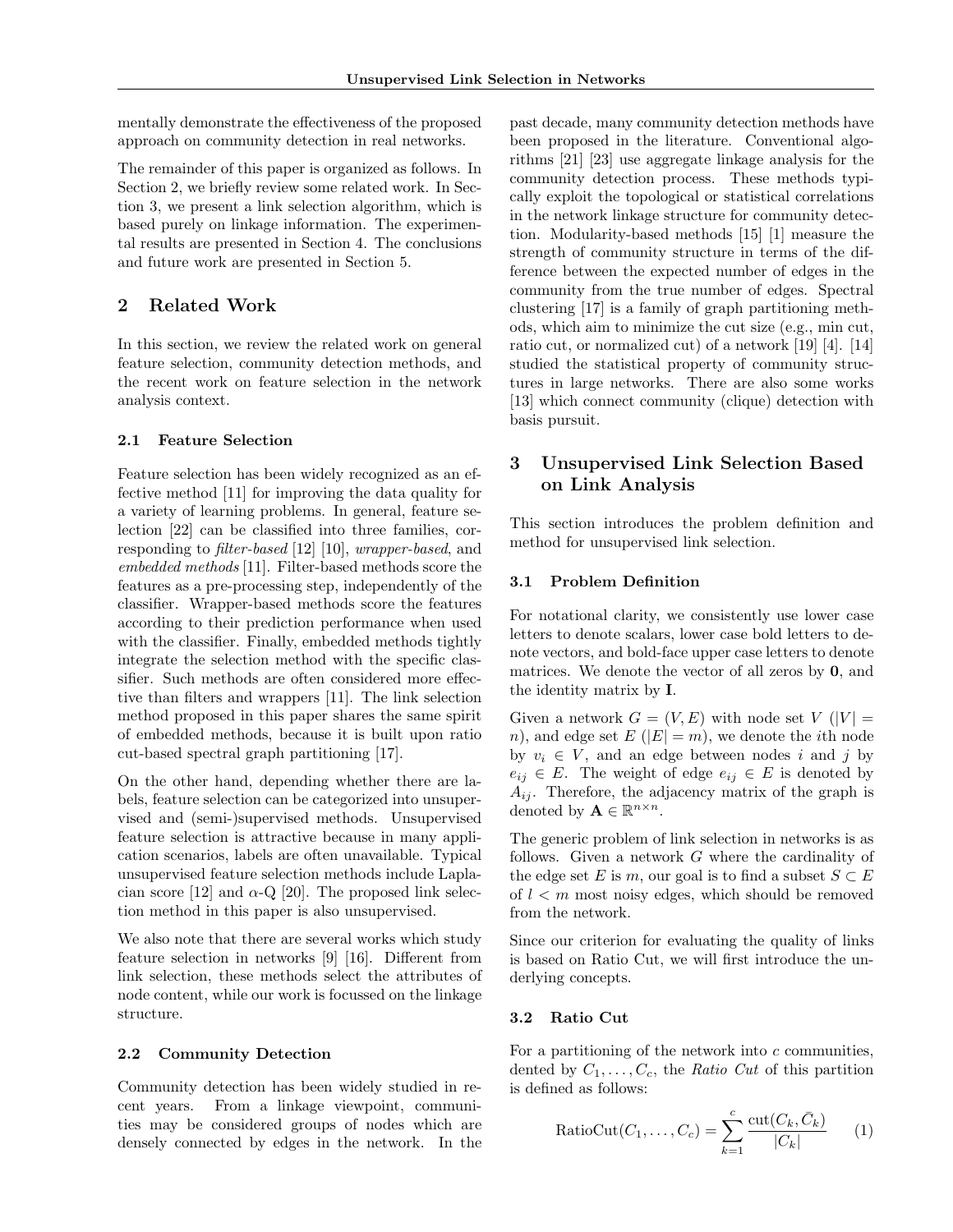where  $\bar{C}_k$  is the complementary set of  $C_k$ ,  $\text{cut}(C_k, \bar{C}_k) = \sum_{i \in C, j \in \bar{C}_k} A_{ij}.$ 

We introduce the cluster assignment matrix, denoted by  $\mathbf{F} \in \mathbb{R}^{n \times c}$ , where  $F_{ik} = 1$  if vertex  $v_i$  belongs to the *k*-th group, and  $F_{ik} = 0$  otherwise. Therefore, each row of matrix **F** contains exactly one 1, and the remaining elements are all zeros. We define a scaled cluster assignment matrix  $\mathbf{P} \in \mathbb{R}^{n \times c}$ , such that  $P_{ik} =$  $F_{ik}/\sqrt{n_k}$  where  $n_k$  is the number of vertices in the *k*-th cluster. Then, we have:

$$
\mathbf{P} = \mathbf{F}(\mathbf{F}^{\top}\mathbf{F})^{-1/2} \tag{2}
$$

The scaled cluster assignment matrix is useful for concise expression of the *RatioCut* [17]. We note that the scaled assignment matrix **P** is a semi-orthogonal matrix, because we have:

$$
\mathbf{P}^{\top}\mathbf{P} = (\mathbf{F}^{\top}\mathbf{F})^{-1/2}\mathbf{F}^{\top}\mathbf{F}(\mathbf{F}^{\top}\mathbf{F})^{-1/2} = \mathbf{I}.
$$
 (3)

According to [17], the *RatioCut* can be rewritten concisely in terms of **P** as follows:

RatioCut(**F**) = 
$$
\frac{1}{2} \sum_{i=1}^{n} \sum_{j=1}^{n} \sum_{k=1}^{c} (P_{ik} - P_{jk})^2 A_{ij}
$$

$$
= \frac{1}{2} tr(\mathbf{P}^\top \mathbf{L} \mathbf{P})
$$
(4)

where **D** is a diagonal matrix, called the *weighted degree matrix*, with  $D_{ii} = \sum_{j=1}^{n} A_{ij}$ , and  $\mathbf{L} = \mathbf{D} - \mathbf{A}$  is the combinatorial graph Laplacian [5]. From the graph regularization point of view, it implies that if the *i*-th node and the *j*-th node are connected  $(A_{ij} > 0)$ , then their cluster assignments  $(P_{ik}$  and  $P_{jk})$  tend to be similar.

The spectral relaxation of the Ratio cut aims at finding  $P \in \mathbb{R}^{n \times c}$ , such that the cut size computed based on **P** is minimized:

$$
\arg\min_{\mathbf{P}} \qquad \text{tr}(\mathbf{P}^{\top}\mathbf{L}\mathbf{P})
$$
  
s.t. 
$$
\mathbf{P}^{\top}\mathbf{P} = \mathbf{I}, \tag{5}
$$

The optimal solution of the above problem can be obtained by determining the eigenvectors which correspond to the smallest *k* eigenvalues.

On the other hand, according to [2], the graph Laplacian **L** can be represented by the dot product summation of edge vectors. For an edge  $e_{ij}$  connecting two nodes *i* and *j*, we define the edge vector  $\mathbf{e}_{ij} \in \mathbb{R}^n$ where  $\mathbf{e}_{ij} = [...,1,...,-1,...]^{\top}$  where the *i*-th element is 1, and the *j*-th element is *−*1. Suppose there are *m* edges in the graph *G*, then the graph Laplacian **L** can be written as follows:

$$
\mathbf{L} = \sum_{e_{ij} \in E} A_{ij} \mathbf{e}_{ij} \mathbf{e}_{ij}^{\top} \tag{6}
$$

For each edge  $e_{ij} \in E$ , we introduce a binary selection variable  $s_{ij} \in \{0, 1\}$ . If  $e_{ij}$  is selected for removal, then we have  $s_{ij} = 1$ , and otherwise we have  $s_{ij} = 0$ . Then the graph Laplacian **L** can be written as follows:

$$
\mathbf{L} = \sum_{e_{ij} \in E} (1 - s_{ij}) A_{ij} \mathbf{e}_{ij} \mathbf{e}_{ij}^{\top} \tag{7}
$$

Next, we will model the problem of optimizing link selection.

#### **3.3 Objective Function**

The basic idea of our proposed link selection is as follows. We would like to remove edges, such that the minimum cut applied on the new network is minimized. This problem is mathematically formulated as follows,

$$
\arg \min_{s_{ij} \in \{0,1\}} \min_{\mathbf{P}^{\top} \mathbf{P} = \mathbf{I}} \text{tr}(\mathbf{P}^{\top} \mathbf{L} \mathbf{P})
$$
  
s.t. 
$$
\mathbf{L} = \sum_{e_{ij} \in E} (1 - s_{ij}) A_{ij} \mathbf{e}_{ij} \mathbf{e}_{ij}^{\top}
$$

$$
\sum_{e_{ij} \in E} s_{ij} = l \tag{8}
$$

In the above equation, the inner minimization is a standard spectral clustering process corresponding to the minimization of the ratio cut over a specific selection configuration, while the outer minimization is over all possible selection configurations.

It is well known that the optimal value of the inner minimization corresponds to the sum of top-*c* smallest eigenvalues of the graph Laplacian **L**. Therefore, the above min-min problem can be simplified as single minimization problem as follows

$$
\arg \min_{s_{ij} \in \{0,1\}} \qquad \sum_{k=1}^{c} \lambda_k(\mathbf{L})
$$
  
s.t. 
$$
\mathbf{L} = \sum_{e_{ij} \in E} (1 - s_{ij}) A_{ij} \mathbf{e}_{ij} \mathbf{e}_{ij}^{\top}
$$

$$
\sum_{e_{ij} \in E} s_{ij} = l \tag{9}
$$

where  $\lambda_k(\mathbf{L})$  is the *k*-th smallest eigenvalue of **L**.

The above optimization is a combinatorial optimization problem over a domain of integer solutions. One way to solve it is to relax  $s_{ij}$  into the continuous domain, i.e.,  $s_{ij} \in [0,1]$ . Then the above problem becomes a semi-definite programming (SDP) [3] [2] problem. However, even with recent advances in interior point methods, solving a large scale SDP is computationally prohibitive. Therefore, in the following, we will present a sequential optimization algorithm, which is much simpler and more efficient.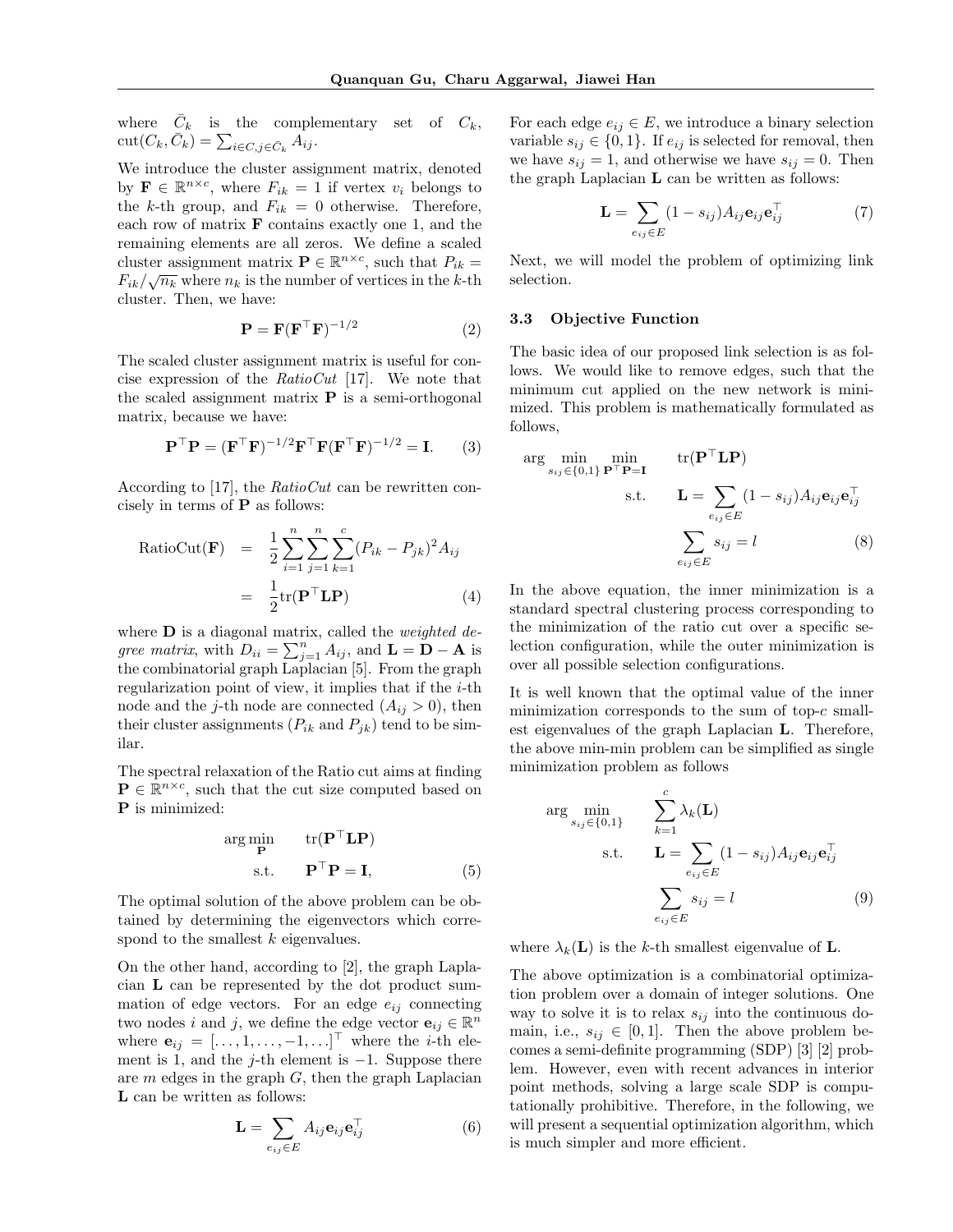#### **3.4 Sequential Optimization**

In the process of sequential optimization, we remove one link at a time. When *t* links have been removed, we denote the Laplacian of the remaining graph by  $\mathbf{L}_t$ . Therefore, we have  $\mathbf{L}_0 = \mathbf{L}$ . And it is easy to show that, if edge  $e_{ij}$  is removed in the  $(t+1)$ -th step, we have  $\mathbf{L}_{t+1} = \mathbf{L}_t - s_{ij} A_{ij} \mathbf{e}_{ij} \mathbf{e}_{ij}^\top$  by simple linear algebraic operation. Then, the  $(t + 1)$ -th link can be selected for removal by solving the following optimization problem:

$$
\arg \min_{s_{ij} \in \{0,1\}} \qquad \sum_{k=1}^{c} \lambda_k (\mathbf{L}_{t+1})
$$
\n
$$
= \sum_{k=1}^{c} \lambda_k (\mathbf{L}_t - \sum_{e_{ij} \in E_t} s_{ij} A_{ij} \mathbf{e}_{ij} \mathbf{e}_{ij}^\top)
$$
\n
$$
\text{s.t.} \qquad s_{ij} \in \{0,1\}, \sum_{e_{ij} \in E_t} s_{ij} = 1 \qquad (10)
$$

where  $E_t \subset E$  is the remaining edge set after *t* links are removed.

The afore-mentioned objective function can be optimized with the use of the first-order Taylor expansion at **L***t*. Recall that

$$
\lambda_k(\mathbf{L})\mathbf{v}_k = \mathbf{L}\mathbf{v}_k \tag{11}
$$

where  $\mathbf{v}_k$  is the eigenvector corresponding to the  $k$ -th smallest eigenvalue of **L**, i.e.,  $\lambda_k(\mathbf{L})$ . We pre-multiply the vector  $\mathbf{v}_k$  to both sides of Eq. (11) in order to obtain the following:

$$
\mathbf{v}_k^{\top} \lambda_k(\mathbf{L}) \mathbf{v}_k = \mathbf{v}_k^{\top} \mathbf{L} \mathbf{v}_k \tag{12}
$$

Because  $\mathbf{v}_k$  is normalized, i.e.,  $\|\mathbf{v}_k\|_2 = 1$ , we have

$$
\lambda_k(\mathbf{L}) = \mathbf{v}_k^\top \mathbf{L} \mathbf{v}_k \tag{13}
$$

Therefore, the first-order partial derivative of  $\lambda_k(\mathbf{L}_{t+1})$ with respect to  $s_{ij}$  at  $s_{ij} = 0$  is as follows:

$$
\frac{\partial \lambda_k(\mathbf{L}_{t+1})}{\partial s_{ij}}\Big|_{s_{ij}=0}
$$
\n
$$
= \mathbf{v}_k^\top \frac{\partial \mathbf{L}_{t+1}}{\partial s_{ij}} \mathbf{v}_k \Big|_{s_{ij}=0}
$$
\n
$$
= \mathbf{v}_k^\top \frac{\partial (\mathbf{L}_t - \sum_{e_{ij} \in E_t} s_{ij} A_{ij} \mathbf{e}_{ij} \mathbf{e}_{ij}^\top)}{\partial s_{ij}} \mathbf{v}_k \Big|_{s_{ij}=0}
$$
\n
$$
= -\mathbf{v}_k^\top (A_{ij} \mathbf{e}_{ij} \mathbf{e}_{ij}^\top) \mathbf{v}_k
$$
\n
$$
= -A_{ij} (\mathbf{v}_k^\top \mathbf{e}_{ij}) (\mathbf{e}_{ij}^\top \mathbf{v}_k)
$$
\n
$$
= -A_{ij} (v_{ik} - v_{jk})^2 \tag{14}
$$

where  $v_{ik}$  is the *i*-th element of  $\mathbf{v}_k$ .

The first-order Taylor expansion of the objective function in Eq. (10) at  $s_{ij} = 0$  is

$$
\sum_{k=1}^{c} \lambda_k (\mathbf{L}_{t+1})
$$
\n
$$
\approx \sum_{k=1}^{c} \lambda_k (\mathbf{L}_t) - \sum_{k=1}^{c} \sum_{e_{ij} \in E_t} s_{ij} A_{ij} (v_{ik} - v_{jk})^2 (15)
$$

Therefore, the optimization problem in Eq. (10) can be approximately solved by

$$
\arg \max_{s_{ij} \in \{0,1\}} \qquad \sum_{k=1}^{c} \sum_{e_{ij} \in E_t} s_{ij} A_{ij} (v_{ik} - v_{jk})^2
$$
  
s.t. 
$$
s_{ij} \in \{0,1\}, \sum_{e_{ij} \in E_t} s_{ij} = 1 \qquad (16)
$$

We omit  $\sum_{k=1}^{c} \lambda_k(\mathbf{L}_t)$  because it is a constant. The above problem can be solved by sorting  $\sum_{k=1}^{c} A_{ij} (v_{ik}$  $v_{jk}$ <sup>2</sup> ∑  $\int_{k=1}^{c} A_{ij} (v_{ik} - v_{jk})^2$  to 1.

Once the  $(t + 1)$ -th link is removed,  $L_{t+1}$  can be updated based on **L***t*, by using the same approach. Therefore, this process is efficient.

In summary, we present the entire algorithmic framework for link selection in networks in Algorithm 1.

| Algorithm 1 Link Selection in Networks $(LS)$                                                   |
|-------------------------------------------------------------------------------------------------|
| <b>Input:</b> Adjacency matrix <b>A</b> , number of nodes to                                    |
| remove $l$ :                                                                                    |
| Compute $\mathbf{L} = \mathbf{D} - \mathbf{A}$                                                  |
| Initialize $\mathbf{L}_0 = \mathbf{L}, E_0 = E$                                                 |
| for $t = 0 \rightarrow l - 1$ do                                                                |
| Compute the eigenvectors $\mathbf{v}_k, k = 1, \ldots, c$ corre-                                |
| sponding to the smallest c eigenvalues of $L_t$ ;                                               |
| Compute $e_{i^*j^*} = \arg \max_{e_{ij} \subset E_t} \sum_{k=1}^c A_{ij}(v_{ik} -$              |
| $v_{ik})^2$ ;                                                                                   |
| Update $E_{t+1} = E_t \setminus \{e_{i^*j^*}\}\$                                                |
| Update $\mathbf{L}_{t+1} = \mathbf{L}_t - A_{i^*j^*} \mathbf{e}_{i^*j^*} \mathbf{e}_{i^*j^*}^T$ |
| end for                                                                                         |
|                                                                                                 |

It is worth noting that Algorithm 1 monotonically decreases the objective function value in Eq.(9), which is a upper bound of the ratio cut size [5]. This property is appealing because it may provide a potential way to choose the number of links to remove (model selection).

#### **3.5 Complexity Analysis**

In each iteration of the algorithm, it requires  $O(n^2c)$ time to calculate the top-*c* eigenvectors using Lanczos algorithm [7]. It takes  $O(m \cdot \log_2(m))$  to perform sorting. Therefore, the total complexity of the algorithm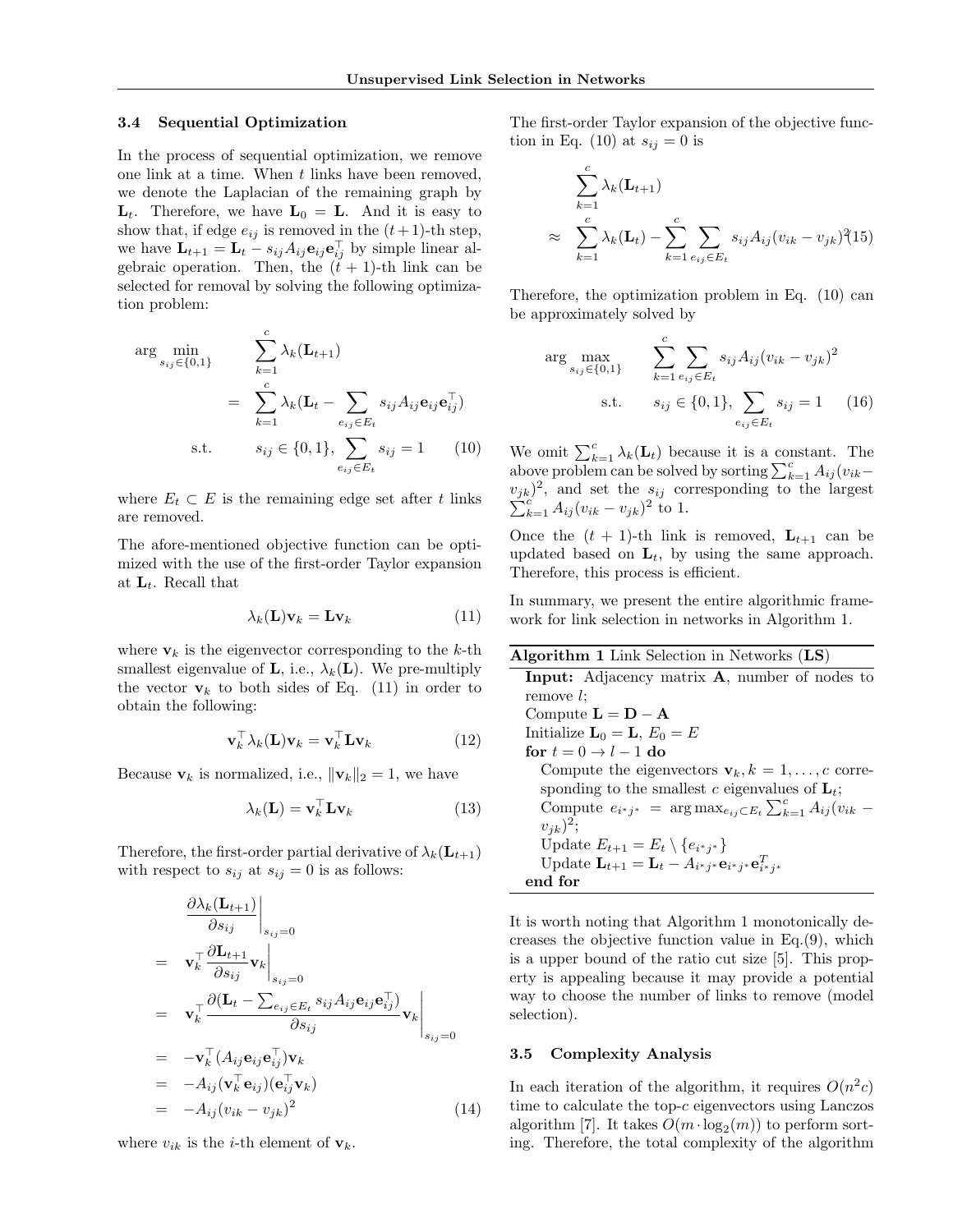is  $O(l(n^2c + m \cdot \log_2(m)))$ . In practice, the complexity can be further reduced because we use the eigenvectors obtained in last round as the initialization for the Lanczos in current round, which leads to considerable speedup.

#### **3.6 Discussion**

Here we would like to give an intuitive interpretation of our algorithm. Recall that typical spectral clustering methods [17] usually consist of two steps. The first step is computing the low-dimensional embedding of the graph by eigenvalue decomposition of the (normalized ) graph Laplacian. The second step is treating the low-dimensional embedding as a new data space, and applying k-means algorithm on this low-dimensional space. By our notation,  $\mathbf{V} = [\mathbf{v}_1, \dots, \mathbf{v}_c]$  is the lowdimensional embedding of a network, and each row of **V** can be seen as a data point in the new space. In Eq. (16), we would like to find an edge such that  $\sum_{k=1}^{c} s_{ij} A_{ij} (v_{ik} - v_{jk})^2$  is maximized. From the spectral embedding point of view, we actually find two data points in the low-dimensional space, such that the distance between these two data points is the farthest. Since each data points in the low-dimensional space corresponds to a node in the network, it can be understood that we want to find two connected nodes in the network whose similarity is the smallest, and then disconnect these two nodes.

# **4 Experiments**

In this section, we evaluate the proposed link selection method on both synthetic and real-world network datasets, and investigate their impact on community detection.

#### **4.1 Synthetic Data Case Study**

To get an intuitive picture of how our proposed link selection methods work, we generate several very small synthetic datasets which have obvious community structures in Figure 1. For each synthetic data, the node color represents the community membership of each node. Thus, there are two communities in the first synthetic data, and three communities in the second and third datasets. Note that the first synthetic data is the motivating example we have seen in Section 1. Since there is only linkage information in these datasets, we apply the LS (Algorithm 1) to them. For the synthetic data 1, we let the algorithm to find one link to remove. For synthetic data sets 1, 2, and 3, we determine the top one, two and three links respectively to remove. The links which were selected by our method for removal are denoted in green. It is clear,

that in each case, our method can detect the noisy links correctly. It is evident that the removal of such noisy links would clean up the structure of the network in order to enable a more effective application of practical community detection methods, without being confused by the anomalous links.

#### **4.2 Real Datasets**

We also used four real-world benchmark datasets for evaluation. The nodes were typically labeled on the basis of certain community-centric properties, and this provided useful information for evaluation purposes. These datasets are as follows:

**Journals**<sup>1</sup>: In this dataset, over 100,000 people were surveyed in 1999-2000, about their preference in magazines and journals (source CATI Center Ljubljana). They listed 124 different magazines and journals. Each node corresponds to a journal (or magazne), and an edge with a value between journals means the number of readers of both journals. The labels are the categories of the journals.

**BlogCatalog**<sup>2</sup> is a blog directory where users can register their blogs under predefined categories. During the registry process of a new blog, the user is asked to specify the major category and a subcategory in a hierarchical structure, and specify several tags to describe the main topics of the blog. The labels are the group tags of the blogs. This dataset was used in [18].

**Coauthor** is an undirected co-author graph data extracted from the DBLP<sup>3</sup> database in four areas: machine learning, data mining, information retrieval and database. It contains a total of 1711 authors, each of which is represented by a node. The edge between each pair of authors is weighted by the number of papers they co-authored. Each class contains about 400 authors.

**PubMed**<sup>4</sup> consists of 19717 scientific publications from PubMed database pertaining to diabetes classified into one of three classes. The citation network consists of 44338 links.

Some statistics of the datasets are shown in Table 1.

#### **4.3 Evaluation Measures**

In order to measure the effectiveness of our approach, we adopt two measures to evaluate the quality of the

<sup>1</sup>http://vlado.fmf.uni-lj.si/pub/networks/data/2mode/ journals.htm

<sup>2</sup>http://www.blogcatalog.com

<sup>3</sup>www.informatik.uni-trier.de/*∼*ley/db/

<sup>4</sup>http://www.cs.umd.edu/projects/linqs/projects/lbc/ Pubmed-Diabetes.tgz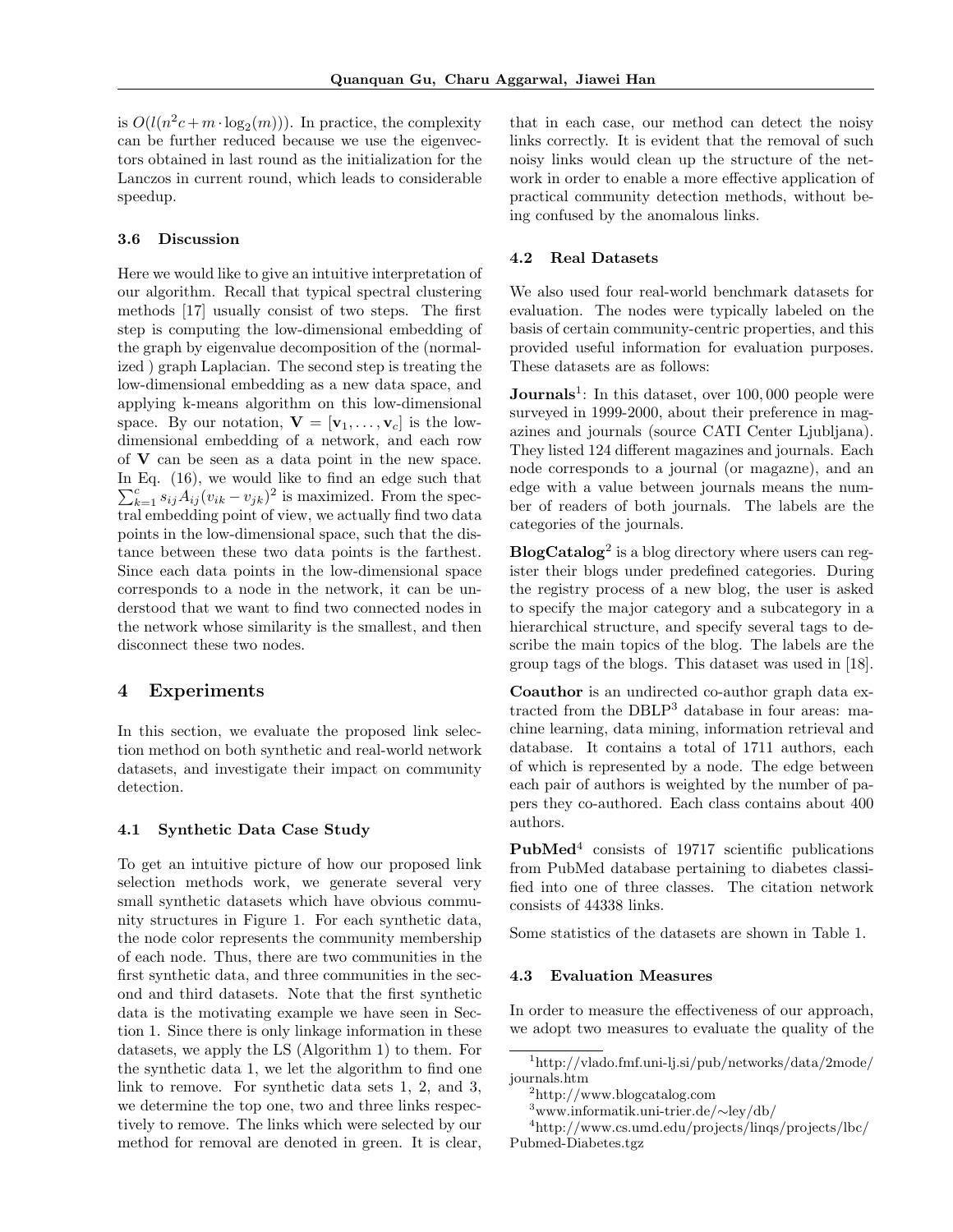

Figure 1: Link Selection on three synthetic datasets. The node color represents the community membership of each node. The green edges  $((4,5)$  in (a),  $(4,5)$  and  $(7,8)$  in (b),  $(4,5)$ , $(7,8)$ , $(1,9)$  in (c)) are the links selected by LS for removal.



Figure 2: A comparison of community detection using Ratio Cut with and without link selection on the first three datasets (link selection only with structure): (1) *Journals* (1st column); (2) *BlogCatalog* (2nd column); (3) *Coauthor* (3rd column) and (4) *Pubmed* (4th column).

communities generated by different approaches. We also use an additional measure to evaluate the correctness of removed links, as discussed below.

**Purity** The definition of purity is as follows. First, the dominant label of each cluster is determined. The purity is measured by computing the number of the nodes assigned to a cluster with the same dominant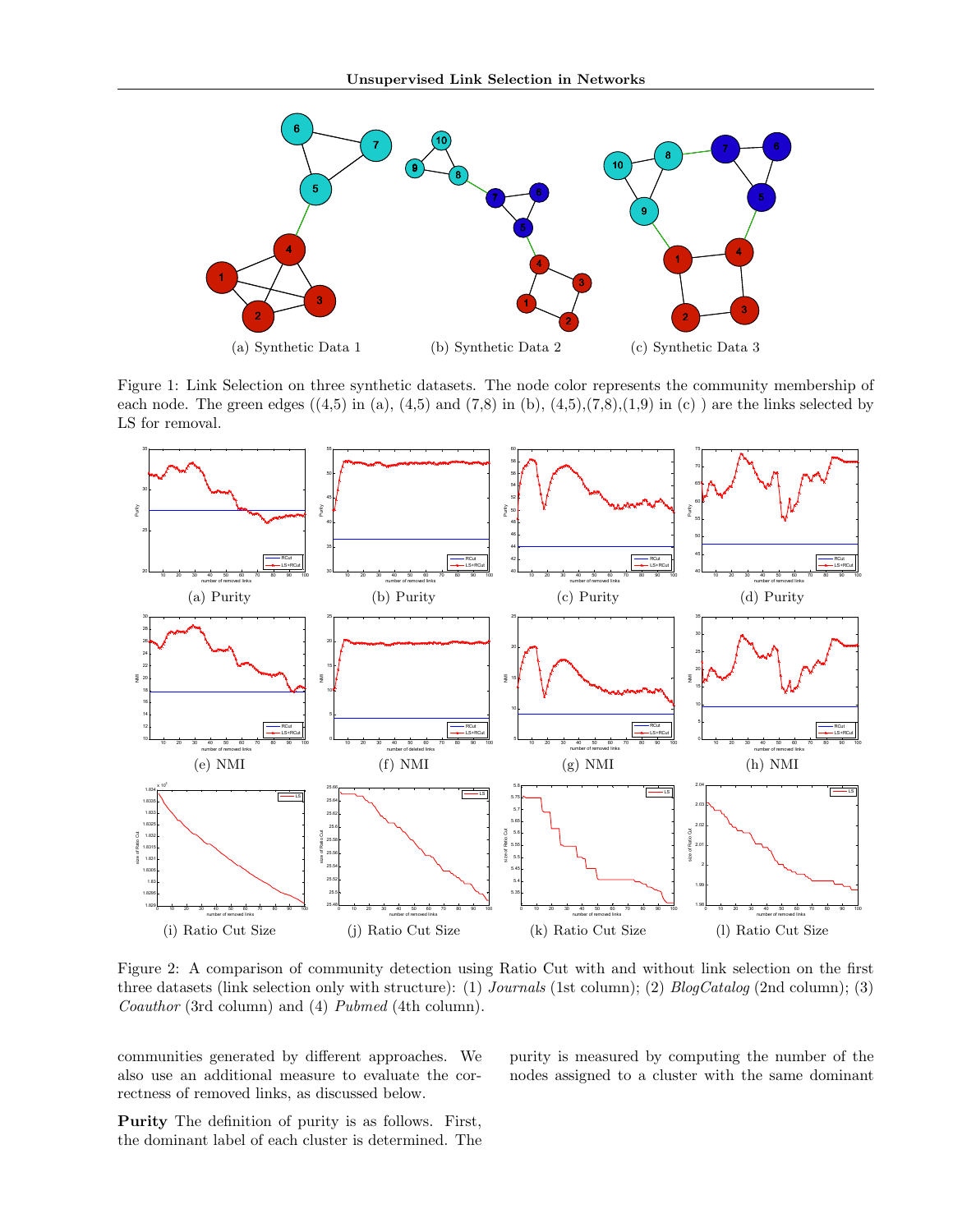Table 1: The statistics of the network datasets

|                | #Nodes | #Links | $\#\mathrm{Communities}$ |
|----------------|--------|--------|--------------------------|
| Journals       | 124    | 12068  |                          |
| $B$ logCatalog | 2497   | 27878  |                          |
| Coauthor       | 4057   | 32789  |                          |
| Pubmed         | 19717  | 44338  |                          |

label. Formally:

$$
\text{Purity} = \frac{1}{n} \sum_{i=1}^{c} \max_{1 \le j \le c} |C_i \cap L_j| \tag{17}
$$

where  $C = \{C_1, \ldots, C_c\}$  is the set of clusters, and  $L = \{L_1, \ldots, L_c\}$  is the set of ground truth classes.  $|C_i \cap L_j|$  is the intersection between the cluster  $C_i$ and the class  $L_j$ . The value of purity ranges from 0 to 1. Clearly, higher values of the accuracy are more desirable.

**Normalized Mutual Information** The second measure is the Normalized Mutual Information (NMI), which is used for determining the quality of clusters. Given a clustering result, the mutual information metric is defined as follows:

$$
MI(C, L) = \sum_{i=1}^{c} \sum_{j=1}^{c} p(C_i, L_j) \log_2 \frac{p(C_i, L_j)}{p(C_i)p(L_j)}, \quad (18)
$$

where  $p(C_i)$  and  $p(L_i)$  are the probabilities that a node arbitrarily selected from the network belongs to the clusters  $C_i$  and  $L_j$ , respectively, and  $p(C_i, L_j)$  is the joint probability that the arbitrarily selected node belongs to the clusters  $C_i$  as well as class  $L_j$  at the same time. In our experiments, we use the normalized mutual information as follows:

$$
NMI(C,L) = \frac{MI(C,L)}{\max\{H(C),H(L)\}}\tag{19}
$$

where  $H(C)$  and  $H(L)$  are the entropies of  $C$  and  $L$ , respectively The value of *NMI*(*C, L*) ranges from 0 to 1. Larger values of NMI are more desirable.

**Ratio Cut Size**: In order to evaluate the quality of the network after link selection directly, we also calculate the size of Ratio Cut (as defined in Eq. (1)). Recall that our goal is to remove links such that the ratio cut size of the remained network is decreased.

### **4.4 Experimental Setup**

As the baseline, we applied Ratio Cut on the original network (without link selection) [17] for community detection. Note that Ratio cut is a kind of spectral clustering method. The number of clusters to be the number of communities in the ground truth in both methods. After obtaining the low-dimensional embedding of the network by Ratio cut, we apply k-means to it. Due to the randomness of k-means, we repeat k-means 10 times, and the average results (i.e., Purity and NMI) are reported.

For comparison purposes, we also ran Ratio cut on the new network *after link selection* for community detection. For each dataset, we repeated this process at different levels of link removal. As in the case of the baseline, we repeated k-means 10 times on the embedding obtained by Ratio Cut, and the average results (i.e., Purity and NMI) were reported. We applied the pure link-selection algorithm LS (Algorithm 1) on all the datasets.

#### **4.5 Community Detection using Ratio Cut**

The experimental results of link selection for Ratio Cut on the real world data sets are shown in Figures 2. In all plots, the *X*-axis represents the number of removed links. Note that the *X*-axis begins with 1 removed link rather than 0 removed link. Each row represents the three performance measures for a data set. Specifically, the *Y* -axis of the leftmost plot in a row represents the purity, that of the middle plot represents the NMI, and that of the rightmost plot represents the ratio cut for the reduced network.

In general, we can see that the link selection process improves the quality of community detection. It is also always better than the baseline. When the number of removed links is too large (*>* 50), the performance will degrade on most datasets (except the *Pubmed* dataset). The reason for this is that very aggressive link elimination may sometimes result in loss of information. On the other hand, the ratio cut size of the reduced network by LS decreased monotonically with respect to an increasing number of removed edges. This indicates that our methods worked as expected in terms of network-specific measures of quality.

It is also worth noting that even with one link removed, the community detection performance is dramatically improved. This further justifies the importance of link selection, especially the necessity of removing the harmful links.

In summary, the results show that the link selection process is particularly beneficial when a small number of links are removed. Therefore, we show the results of Ratio cut for community detection after link selection methods averaged over top-50 removed links in Tables 2. For each dataset, the best results are illustrated in bold. It can be observed again that LS outperforms the baseline. In fact, we did paired t-tests between the proposed method and the baseline in the 95% confidence interval. We found that the performance gain achieved by link selection was significant.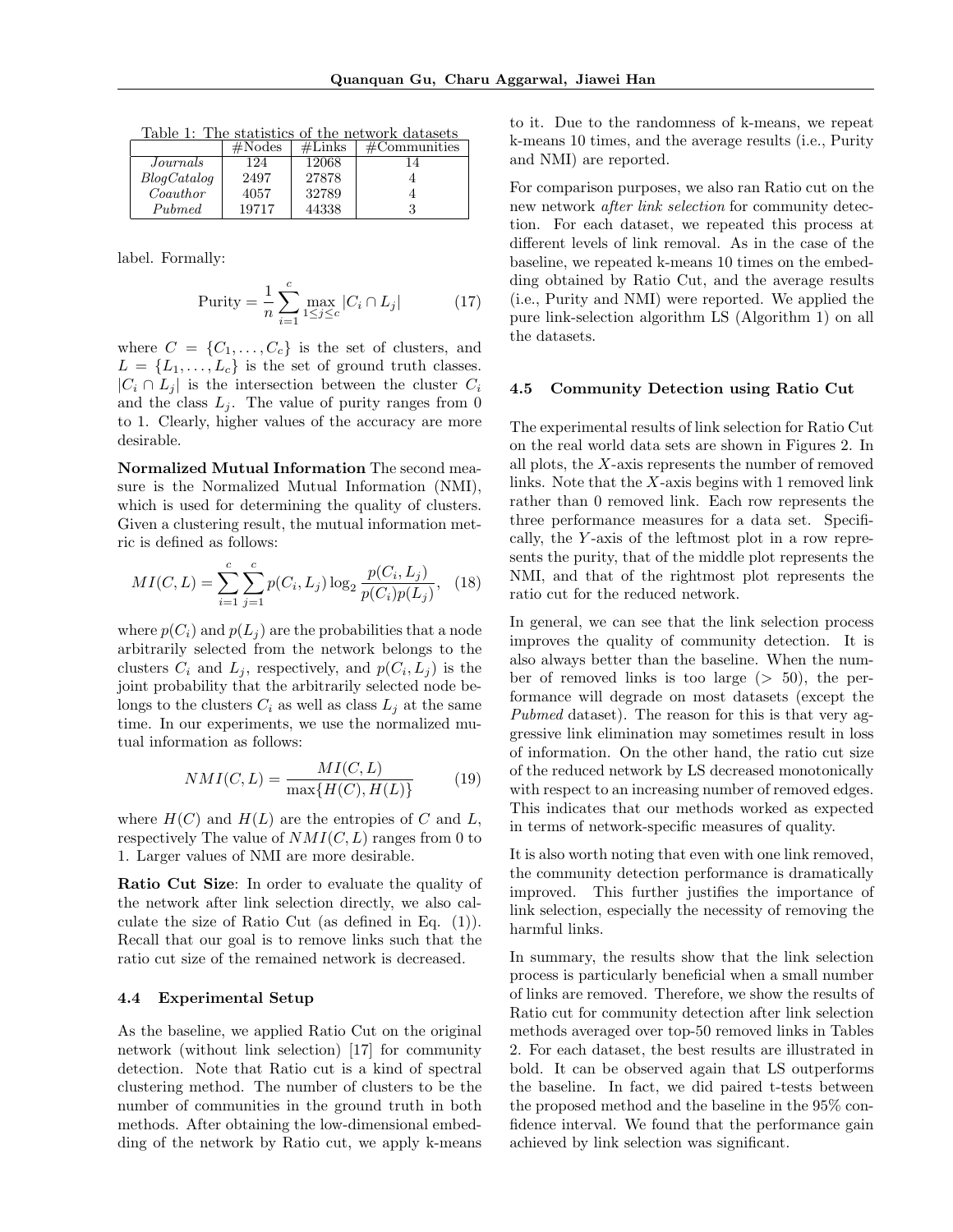|             | Purity           |                | NMI              |                    |
|-------------|------------------|----------------|------------------|--------------------|
|             | RCut             | $LS + RCut$    | <b>RCut</b>      | $LS + RCut$        |
| Journals    | $27.42 \pm 0.00$ | $31.69 + 1.34$ | $17.70 \pm 1.24$ | $26.47 {\pm} 1.63$ |
| BlogCatalog | $36.62 \pm 1.82$ | $51.30 + 2.42$ | $4.25 \pm 0.52$  | $18.92 + 2.37$     |
| Coauthor    | $44.10 \pm 1.76$ | $55.31 + 2.66$ | $9.07 + 2.11$    | $16.48 + 2.61$     |
| Pubmed      | $47.81 \pm 2.10$ | $66.38 + 4.51$ | $9.36 \pm 3.02$  | $22.74 + 4.78$     |

Table 2: A comparison of community detection quality using Ratio Cut with and without link selection. The performance of community detection with link selection are averaged over the top-50 removed links.

Table 3: A comparison of community detection using Normalized Cut with and without link selection. The performance of community detection with link selection are averaged over the top-50 removed links.

|             | Purity           |                  | NMI              |                  |
|-------------|------------------|------------------|------------------|------------------|
|             | NCut             | $LS + NCut$      | NCut             | $LS + NCut$      |
| Journals    | $47.90 \pm 1.27$ | $49.11 \pm 0.74$ | $49.54 \pm 0.98$ | $50.21 \pm 0.56$ |
| BlogCatalog | $31.48 \pm 0.68$ | $34.29 \pm 3.30$ | $1.13 \pm 1.13$  | $2.08 + 2.17$    |
| Coauthor    | $50.53 \pm 1.59$ | $53.74 \pm 2.18$ | $15.35 \pm 1.17$ | $15.74 \pm 1.79$ |
| Pubmed      | $72.37 \pm 0.00$ | $51.85 + 9.49$   | $28.91 \pm 0.00$ | $9.92 + 7.65$    |

### **4.6 Community Detection using Normalized Cut**

One natural question is how well our method works on other community detection algorithms. Because of space limitations, we only show the results of the Normalized cut for community detection after link selection methods averaged over top-50 removed links in Table 3. We can see that on three out of four datasets, our link selection method is able to improve the performance of normalized cut, though the performance gain is somewhat lower. Thus, the link selection methods proposed in this paper are an effective way to clean the underlying structure of networks, so as to improve their representation quality.

# **5 Conclusions and Future Work**

In this paper, we study the problem of link selection in networks. Given a network, we propose to select a subset of informative links from the original network, which improves the quality of link structure. Our approach uses the cut size for the selection process. We present a backward link selection algorithm using sequential optimization. Experiments on benchmark data sets justify the performance improvement obtained by link selection.

In the future, in order to scale the proposed method to networks with millions of nodes, we would like to adapt Nystrom method [6] or rank-One modification algorithm of the symmetric eigen-problem [8] to accelerate eigenvalue decomposition.

# **Acknowledgments**

We would like to thank the anonymous reviewers for their helpful comments. The work was supported in part by U.S. National Science Foundation grants IIS-0905215, CNS-0931975, the U.S. Army Research Laboratory under Cooperative Agreement No. W911NF-09-2-0053 (NS-CTA), the U.S. Air Force Office of Scientific Research MURI award FA9550-08-1-0265, and MIAS, a DHS-IDS Center for Multimodal Information Access and Synthesis at UIUC.

# **References**

- [1] B. Ball, B. Karrer, and M. E. J. Newman. Efficient and principled method for detecting communities in networks. *Phys. Rev. E*, 84:036103, Sep 2011.
- [2] S. Boyd. Convex optimization of graph laplacian eigenvalues. In *in International Congress of Mathematicians*, pages 1311–1319.
- [3] S. Boyd and L. Vandenberghe. *Convex optimization*. Cambridge University Press, Cambridge, 2004.
- [4] J. Chen, O. R. Zaïane, and R. Goebel. Detecting communities in social networks using max-min modularity. In *SDM*, pages 978–989, 2009.
- [5] F. R. K. Chung. *Spectral Graph Theory*. American Mathematical Society, February 1997.
- $[6]$  P. Drineas and M. W. Mahoney. On the nyström method for approximating a gram matrix for improved kernel-based learning. *Journal of Machine Learning Research*, 6:2153–2175, 2005.